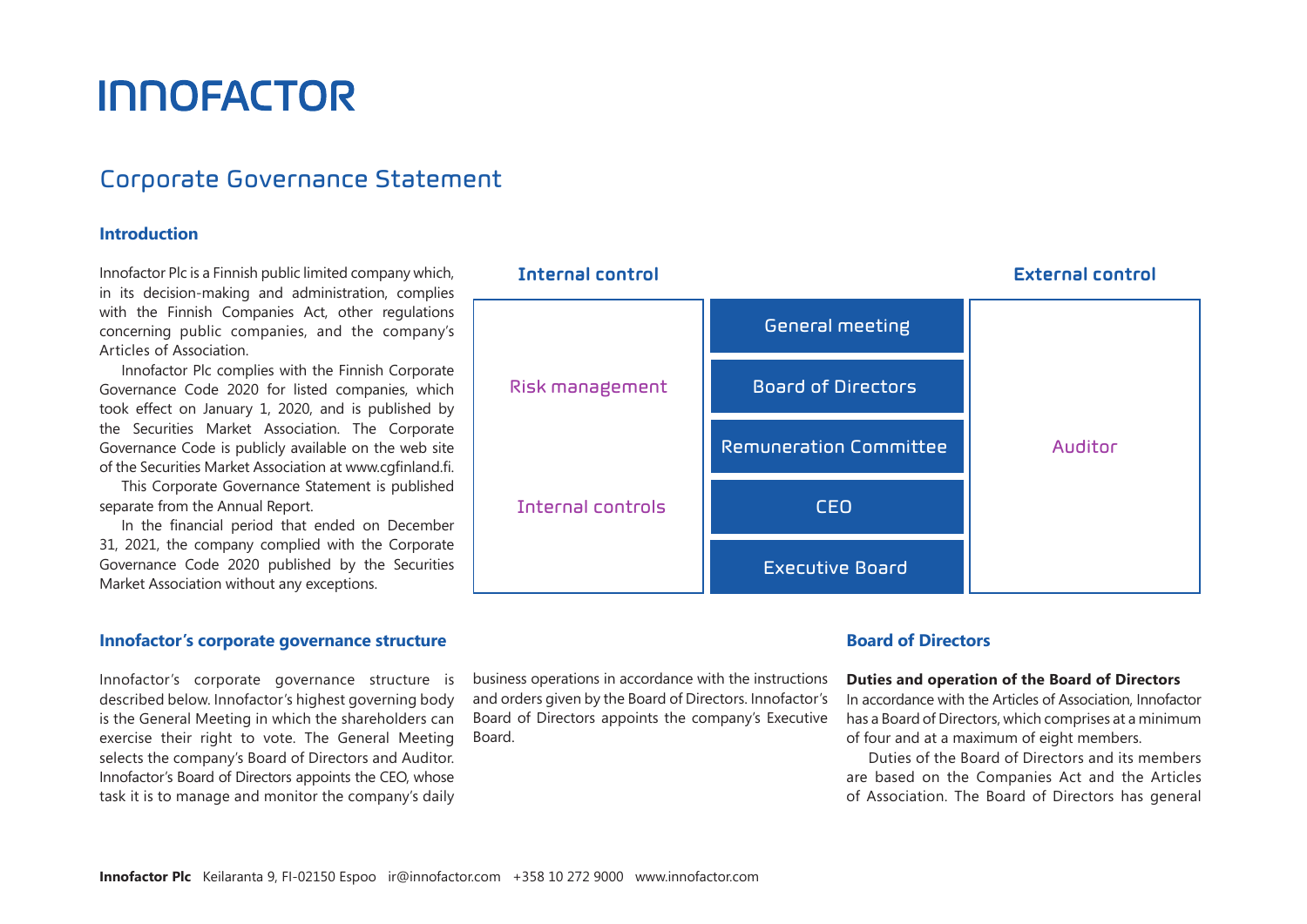authority over matters, which are not reserved by the Companies Act or Articles of Association to other corporate governing bodies. The Board of Directors has drawn up a written charter, which defines the main duties and working principles of the Board of Directors. The Board of Directors is responsible for the effective organizing of the company and the monitoring of the management of the company in accordance with the best interests of the shareholders.

The main responsibilities of the Board of Directors are as follows:

- $\triangleright$  Being responsible for the management and proper arrangement of the operation of the company.
- $\triangleright$  Defining the company's operational tasks and values and approving the company's strategic goals.
- Monitoring the implementation of the operational plan and controlling the company and the efficiency of its management.
- ▶ Deciding on major investments, acquisitions, and buying and selling of property.
- $\triangleright$  Being responsible for proper supervision of the book-keeping and controlling the financial matters of the company.
- Confirming the budget.
- Appointing the CEO (and their deputy) or ending their term.
- ▶ Monitoring the CEO's work and ensuring that the company's management system works.
- Appointing the Executive Board members and deciding on their fees.
- $\triangleright$  Reviewing and approving interim reports, financial statements and corporate reviews.
- $\triangleright$  Accepting the company's principles of risk management.
- ▶ Taking care of the tasks defined for the appointment and auditing committee.

The Board of Directors assesses its operations and working methods annually. In the self-evaluation, an external consultant is used when necessary. The results of the self-evaluation are discussed in a meeting of the Board of Directors.

The Board of Directors convened 15 times in 2021.

# **The Remuneration Committee of the Board of Directors**

Innofactor's Board of Directors has a Remuneration Committee, whose task is to prepare for the Board of Directors the issues concerning the remuneration of the CEO and management. According to the charter, the Remuneration Committee makes proposals to the Board of Directors regarding the remunerations of the company's CEO and other executives of the Group as well as on the principles and practices of the employee remunerations. The Remuneration Committee observes and evaluates the competitiveness of the incentive and compensation plans of the Group.

The Committee prepares the following matters for the Board of Directors' decision-making:

- $\triangleright$  The remuneration policy and remuneration report for the company's governing bodies;
- ▶ Innofactor Plc's CEO's salary, pension terms and conditions, benefits, and other key terms and conditions of the service contract;
- ▶ other Group executives' salary, pension terms and conditions as well as benefits, including the management's remuneration scheme;
- share-based remuneration schemes; and
- principles and practices of the employee remunerations.

In 2021, the members of the Remuneration Committee were Anna Lindén (Chairman), Risto Linturi and Heikki Nikku. The Remuneration Committee convened four times in 2021 with all members present.

# **Board of Directors's diversity principles**

In accordance with the Securities Market Association's Corporate Governance Code, the composition of the Board of Directors needs to take into consideration the requirements set by the company's operation and the company's developmental stage. A person elected as a Board member must have proper qualifications for the task and must be able to use an adequate amount of time for performing the task. The number of Board members and the composition of the Board of Directors must enable efficient performing of the Board of Directors' tasks. The Board of Directors must include members from both genders.

# **Evaluation of the independence of the Board members**

The majority of the Board members must be independent of the company. At least two Board members who are independent of the company must also be independent of the significant shareholders of the company. The Board of Directors assesses the independence of its members annually. The assessment of independence is based on an individual total assessment in which are considered the information provided by the member and issues concerning independence listed in the Corporate Governance Code for Finnish listed companies. Of the Board members, the ones independent of the company and its significant shareholders are Pekka Eloholma, Anna Lindén, Risto Linturi and Heikki Nikku. As the CEO and a significant shareholder (owns 15,28 %), Sami Ensio is neither independent of the company nor of its significant shareholders.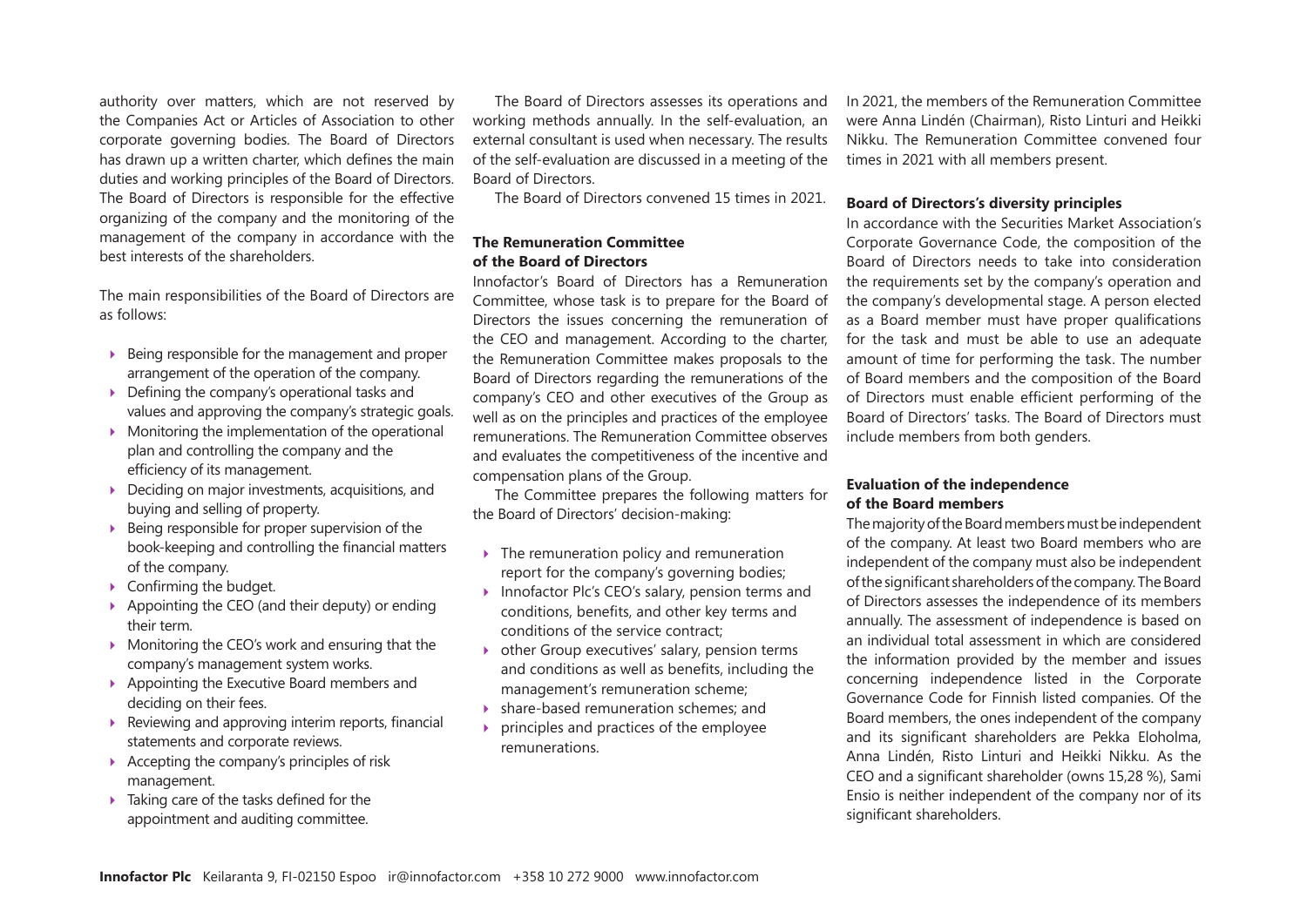#### **Board members 2021**

| <b>Member</b><br><b>Board</b><br>Year of<br>Ownership<br><b>Main occupation</b><br>birth<br>Dec 31, 2021<br><b>Education</b><br>member<br>since | the Board<br>of Directors |
|-------------------------------------------------------------------------------------------------------------------------------------------------|---------------------------|
| Pekka Eloholma*<br>CEO, Sitowise Oy<br>M.Sc. (Tech.)<br>2018<br>1960                                                                            | 4/4                       |
| CEO, Innofactor Plc<br>5,712,382<br>Sami Ensio<br>1971<br>M.Sc. (Tech.)<br>2010                                                                 | 15/15                     |
| Professional Board member<br>Anna Lindén<br>1973<br>79,150<br>2018<br>M.Soc.Sc.                                                                 | 15/15                     |
| M.Sc. (Tech.)<br>Chairman of the Board, Sovelto Oyj<br>Risto Linturi<br>1957<br>826,411<br>2018                                                 | 15/15                     |
| B.B.A. (Not finished) Professional Board member<br>Heikki Nikku<br>1956<br>2020<br>20.138                                                       | 15/15                     |

*\*Board member until March 30, 2021*

# **CEO**

The CEO is responsible for the day-to-day management of the company, which consists of managing and controlling the company's business in accordance with instructions and decisions issued by the Board of **Directors** 

The CEO may not carry out unusual or extensive actions without the specific approval of the Board of Directors, except in situations in which not carrying out the action would cause essential damage to the operations of the company and the approval of the Board of Directors cannot be obtained in time. The Board of Directors must be immediately notified of such actions for which there was no time to wait for the Board's approval.

The main responsibilities of the CEO are:

- $\rightarrow$  to be responsible for the day-to-day management of the company;
- $\rightarrow$  to approve business plans and performance objectives and control their implementation;
- $\rightarrow$  to actively protect the company's interests;
- $\rightarrow$  to ensure the effective functioning of the Board of Directors and to ensure that the members of the Board of Directors receive proper and adequate information;
- $\triangleright$  to see to it that the accounting and bookkeeping of the company complies with the law and that the financial matters are being handled in a reliable manner;
- $\triangleright$  to report accurately and precisely following the instructions given by the Board of Directors;
- $\rightarrow$  to implement decisions made by the Board of Directors and the General Meeting; and
- $\rightarrow$  to ensure on their part that the company respects its legal obligations and regulations.

Sami Ensio has been the CEO of Innofactor Plc since 2010. He is also a Board member.

# **Other management**

The company has an Executive Board, which is appointed by the Board of Directors.

The Executive Board is responsible for the following tasks among others:

- ▶ Preparing matters for the Board of Directors
- **Making important business decisions**
- $\blacktriangleright$  Monitoring the financial situation and reporting to the Board of Directors
- ▶ Handling critical sales, projects and customer relationships
- Ensuring adequate personnel resources and operating premises
- ▶ Ordering customer and workplace surveys, analyzing them and making proposals for actions
- $\blacktriangleright$  Making decisions concerning the quality system and processes
- $\triangleright$  Making decisions concerning the details of the organization
- ▶ Ensuring data security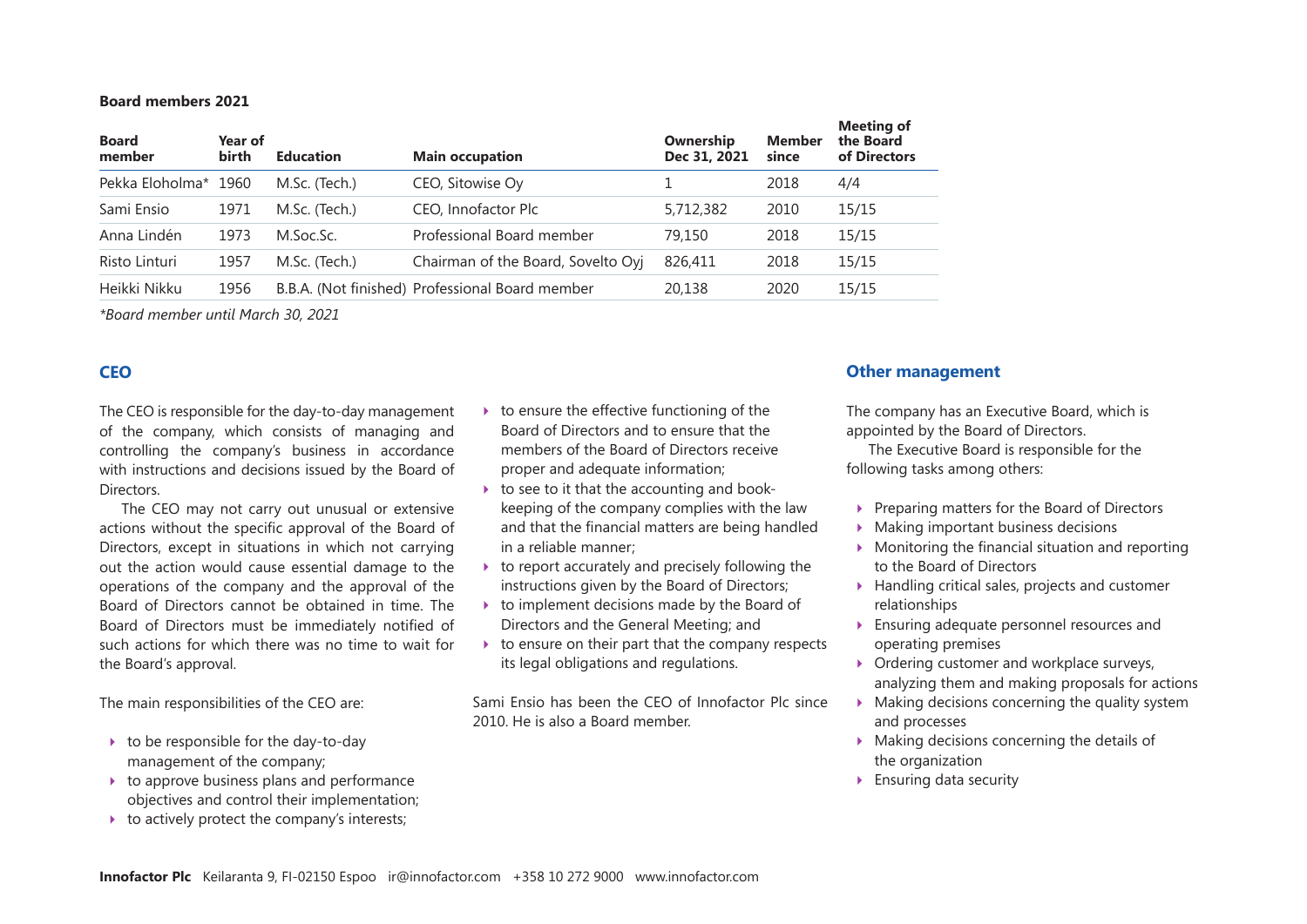#### **Executive Board members in 2021**

| <b>Name</b>       | Year of<br>birth | <b>Education</b>             | Task                                                           | Ownership<br>Dec 31, 2021 | <b>Member</b><br>since |
|-------------------|------------------|------------------------------|----------------------------------------------------------------|---------------------------|------------------------|
| Sami Ensio        | 1971             | M.Sc. (Tech.)                | <b>CEO</b>                                                     | 5,712,382                 | 2010                   |
| Jørn Ellefsen     | 1971             | <b>MBA</b>                   | Country Manager, Norway                                        | 80,500                    | 2019                   |
| Marcus Hasselblad | 1968             | M.Sc. (Tech.)                | Country Manager, Sweden                                        | 8,300                     | 2020                   |
| Janne Heikkinen   | 1974             | M.Sc. (Tech.)                | Executive Vice President.<br><b>Products and Services</b>      | 123,044                   | 2015                   |
| Markku Puolanne   | 1973             | M.Sc. (Econ.<br>& Bus. Adm.) | <b>Chief Financial Officer</b>                                 | 10,000                    | 2019                   |
| Vesa Syrjäkari    | 1960             | M.Sc.                        | EVP, Business Development and<br><b>Operational Excellence</b> | 60,000                    | 2017                   |
| Martin Söderlind* | 1971             | B.Sc.<br>(not finished)      | Chief Innovation and<br>Talent Officer                         | 0                         | 2021                   |
|                   |                  |                              |                                                                |                           |                        |

*\*As of April 1, 2021*

#### **Internal control and risk management**

#### **General description of the risk management**

Innofactor's operations, finances and shares involve risks that may be significant for the company and its share value. These risks are assessed by Innofactor's Board of Directors four times a year as part of the strategy and business planning process. The risks are published in their entirety in the Financial Statement and in the Annual Report of the Board of Directors.

The Innofactor's internal risk management process defines the goals, principles, procedures, organization

and responsibilities of risk management. Risks are identified, assessed, monitored and reported in the Group systematically, as part of the business operations, on the group, company and unit levels in all operating countries. Business goals and possibilities are a basis for identifying risks. Identified risks are prioritized by assessing the effects of the risks in euros and the probability of the realization of the risks. Persons responsible for the risk management actions are named, and it is their responsibility to take care of planning, implementation and monitoring. The risk management process also defines the reporting of risks within the Group.

#### **Internal control**

It is the duty of the Innofactor's Board of Directors to ensure that the monitoring of the Group's bookkeeping and financial control have been properly arranged. The Chairman of the Board is responsible for the internal control of the Group and reports any findings to the Board of Directors. The internal control in the Group is implemented by the Board of Directors together with the CEO. Internal control is based on procedures and reporting, which are implemented on different levels of the subsidiaries' organizations. For control purposes, there is a reporting system, which is used for producing information concerning the Group's business operations and subsidiaries. The reporting system is used for trying to ensure the legality of the company's operations, compliance with regulations and reliability of financial reporting.

Innofactor has no separately organized internal audit. The need for separate internal audit organization is assessed on regular intervals. In the current scope of the company's business operations, the tasks of internal control can be performed with the help of the company's legal and financial management.

Internal control is performed by making risk analyses and conducting risk management and control discussions with the group and business area management. External auditors' findings and reports are utilized for the control. Significant findings are reported to the Board of Directors immediately or in the next meeting, depending on the urgency of the issue.